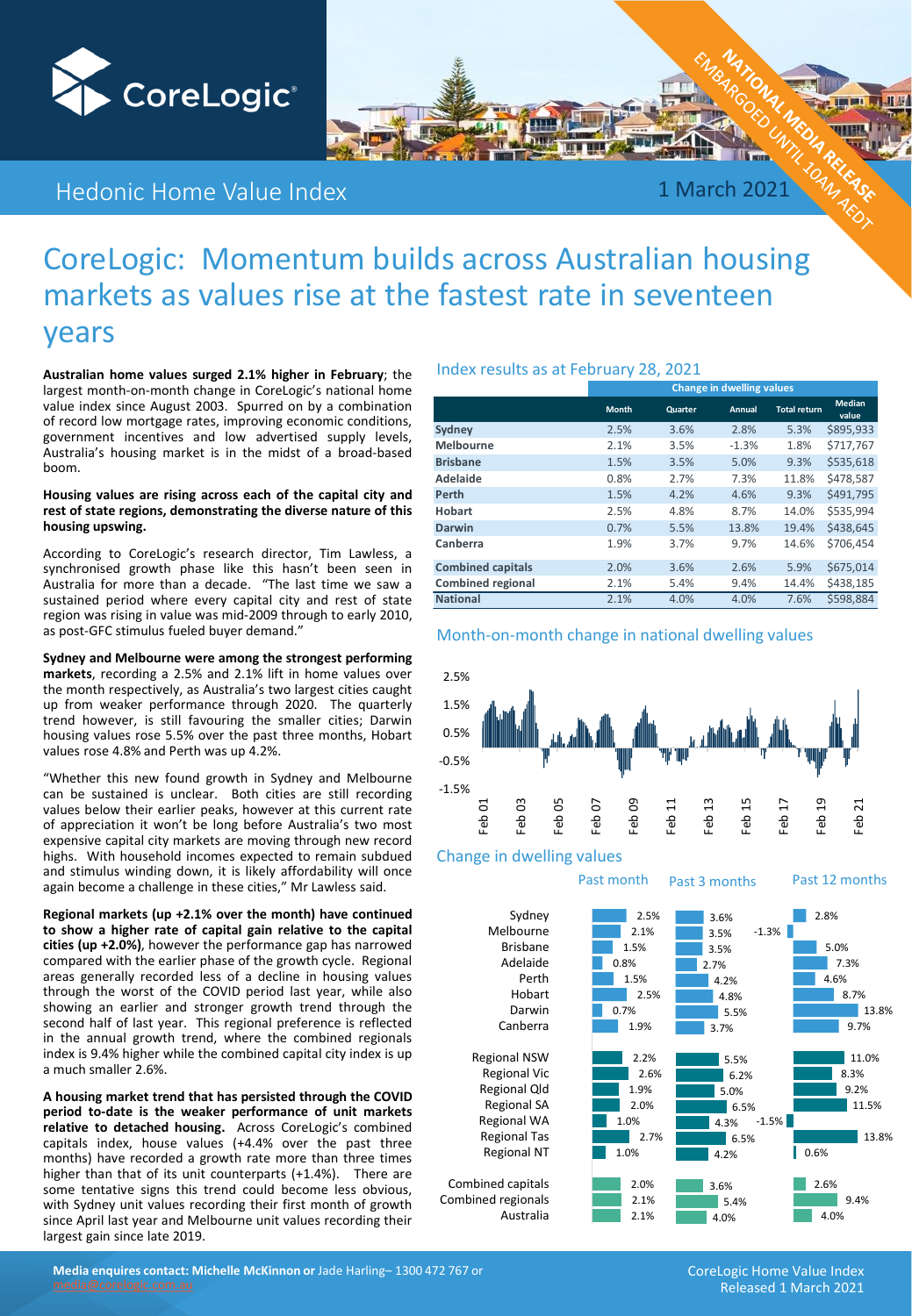

**One of the factors driving housing prices higher is low advertised supply levels.** CoreLogic's most recent measure of total listing numbers continues to see advertised supply significantly below that of recent years. The number of properties advertised for sale nationally remained 26.2% below 2020 levels over the 28 days ending February 21.

**Whilst available supply remains at historically low levels, the quarterly number of home sales is estimated to be up 35.3% on 2020 levels**, with regional dwelling sales 40.6% higher compared with a 32.0% lift in capital city sales.

The past six months has seen CoreLogic's estimate of settled house sales rise to be 17.9% above the decade average. Settled unit sales have also trended higher, but remain slightly below the decade average (-0.8%) again reflecting the falling demand for higher density styles of properties.

Mr Lawless believes the mismatch between supply and demand is a central factor pushing prices higher. "Housing inventory is around record lows for this time of the year and buyer demand is well above average. These conditions favour sellers. Buyers are likely confronting a sense of FOMO which limits their ability to negotiate. Vendor discounting rates were estimated at a record low of 2.6% in February, and auction clearance rates have consistently been in the high 70% to low 80%, which is well above average."

**New listing numbers could see a more substantial lift in March**, with CoreLogic's real estate platform data indicating agents are becoming more active. Towards the end of February CMA reports, which are used by real estate agents to prepare a property for listing, were up 19.5% on 2020 levels. Historically there has been a strong correlation between real estate agent activity across the RP Data platform and new listings, albeit with around a two week lag.

"Although new listings are likely to track higher over coming months, if buyer demand continues to lift it's likely overall advertised stock levels will remain low," Mr Lawless said. "Serious buyers would be well advised to have their financing preapproved and be ready to act fast in order to secure a property under such tight supply conditions."



### Rolling three month change in dwelling values across broad valuation cohorts, combined capitals

# count, national

### New listings, rolling 28 day Total listings, rolling 28 day count, national



### Rolling six month sales volume, combined capitals



**After under-performing the market through the period of value decline, upper quartile properties are now leading the growth rebound.** Upper quartile dwellings, which represent the most expensive quarter of the market, have overtaken the other broad valuation bands in the pace of capital gains.

Between March and September last year, upper quartile dwelling values across the combined capitals declined by -4.3% while lower quartile values were virtually unchanged (+0.1%). The past three months has seen momentum gathering across the premium sector, with capital city values up 4.1% compared with a 3.2% rise across the lower quartile.

The only cities bucking the trend are Hobart, where the lower quartile remains the strongest sector of the market, and Perth, where upper and lower quartile values are showing a similar level of value growth.

According to Mr Lawless, this pattern of premium sector under-performance during the downswing-phase and stronger performance through the upswing-phase has been seen over previous cycles. "High value property markets have shown greater volatility over time, and appear to be more reactive to changes in the environment. We saw this same trend through the previous mid-2017 to mid-2019 correction, where premium housing values fell more than other sectors of the market, but also outperformed other sectors across the prior growth phase."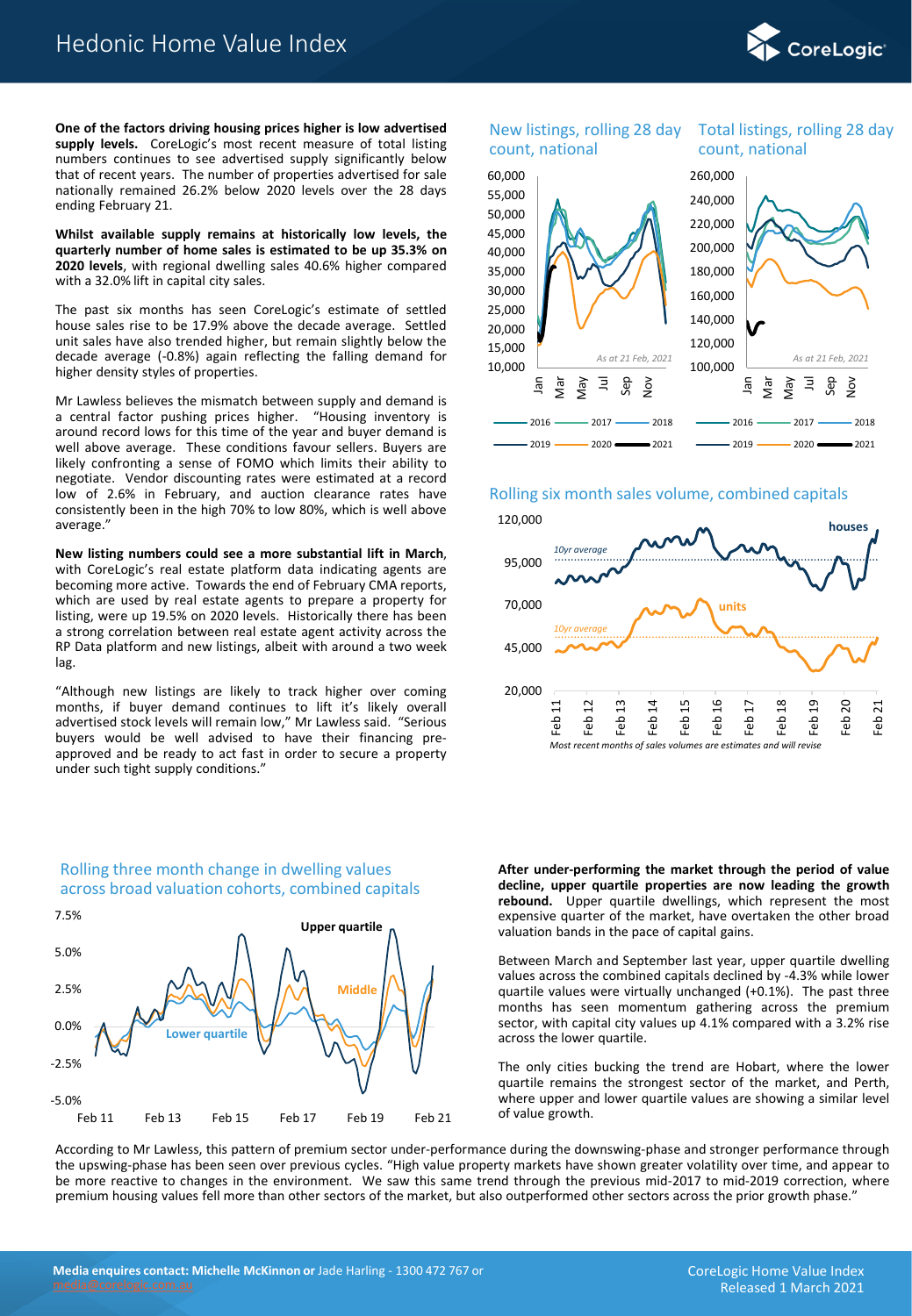### Hedonic Home Value Index



**The disparity in rental markets across Australia has been extreme.** At one end of the spectrum we have extremely tight rental conditions in cities such as Perth and Darwin where both house and unit annual rental growth is above 10%. At the other end are the unit rental markets of Sydney and Melbourne where rents have plunged over the last year, down -5.3% in Sydney, and -8.0% lower in Melbourne. In a similar vein to housing values, rental markets are stronger within the detached housing sector relative to the unit sector.

"The strength in Perth and Darwin's rental sector can be attributed to a mix of low supply, due to a recent history of low investor participation, and rising demand as interstate migration trends move into positive territory. The opposite trends in Sydney and Melbourne have seen rental markets weaken; higher rental supply due to a recent history of investor exuberance, weaker demand from negative interstate migration and, more recently, a demand shock from closed international borders where Melbourne and Sydney were the primary recipients of migrant arrivals," Mr Lawless said.

However, the weak conditions across Sydney and Melbourne unit markets look to be turning. Sydney's rental index for units has recorded two successive months of mild rises, while Melbourne unit rents edged higher in February after falling for nine of the previous ten months. The improvement in unit rents across Australia's two largest cities is likely to be at least partially seasonal as demand from domestic students generally rises early in the year, but could also be attributable to more people returning to work in the inner cities as well as workers in some of the hardest hit industries such as hospitality, food and accommodation services returning to employment. Until international borders re-open and migration rates return to their pre-COVID levels, a more substantial improvement in inner city apartment rents is unlikely.

Weaker rental conditions in Sydney and Melbourne relative to rising home values is evident in the gross rental yields, with yields across both cities falling to fresh record lows in February. Gross rental yields in Sydney were recorded at 2.9% at the end of February, while in Melbourne yields averaged 3.0%. Every other capital city is recording gross rental yields around the mid-4% mark or higher, implying positive cash flow opportunities are more likely in these markets.

**Overall, Australia's housing market is now well entrenched in one of the strongest growth phases on record.** For housing values and activity to be surging during a global pandemic seems counter intuitive, however the factors driving this growth are significant and diverse.

**Record low mortgage rates** look set to remain in place for a prolonged period of time, providing confidence to buyers and historically low interest payment to income ratios.

**Economic conditions are consistently beating forecasts**, with the RBA acknowledging Australia's economy is likely to recover six to twelve months earlier than originally expected. The economic recovery is feeding into a solid rebound in consumer sentiment and encouraging households to reduce their savings buffer and spend more.

**Advertised supply remains around record low levels,** at a time when buyer demand is rising swiftly to above average levels. This mismatch between demand and supply looks set to remain a feature of the housing market for some time.

**There are some headwinds ahead** in the form of a reduction in fiscal support from the federal government, home loan deferral arrangements expiring and migration remaining stalled. The intensity of these headwinds have lessened over recent months. The economy navigated the earlier fiscal cliff relatively seamlessly, however the wind-up of JobKeeper and the COVID supplement for JobSeeker is likely to cause a temporary slowdown in the economic recovery which could slow some of the housing market exuberance.

**Similarly, there has been a substantial drop in deferred home loans**. Down from \$195 billion (11% of all home loans) in May last year, APRA reported that \$32 billion or 1.8% of all mortgages were still deferred at the end of January. As the deferral program expires at the end of March we could progressively see a rise in forced sales across some sectors of the housing market.

**Housing price momentum looks to be skewed towards the upside,** with the tailwinds of low rates, improving economic conditions and consumer confidence, low supply and high consumer demand likely to outweigh the headwinds associated with the coming wind-down of fiscal support.